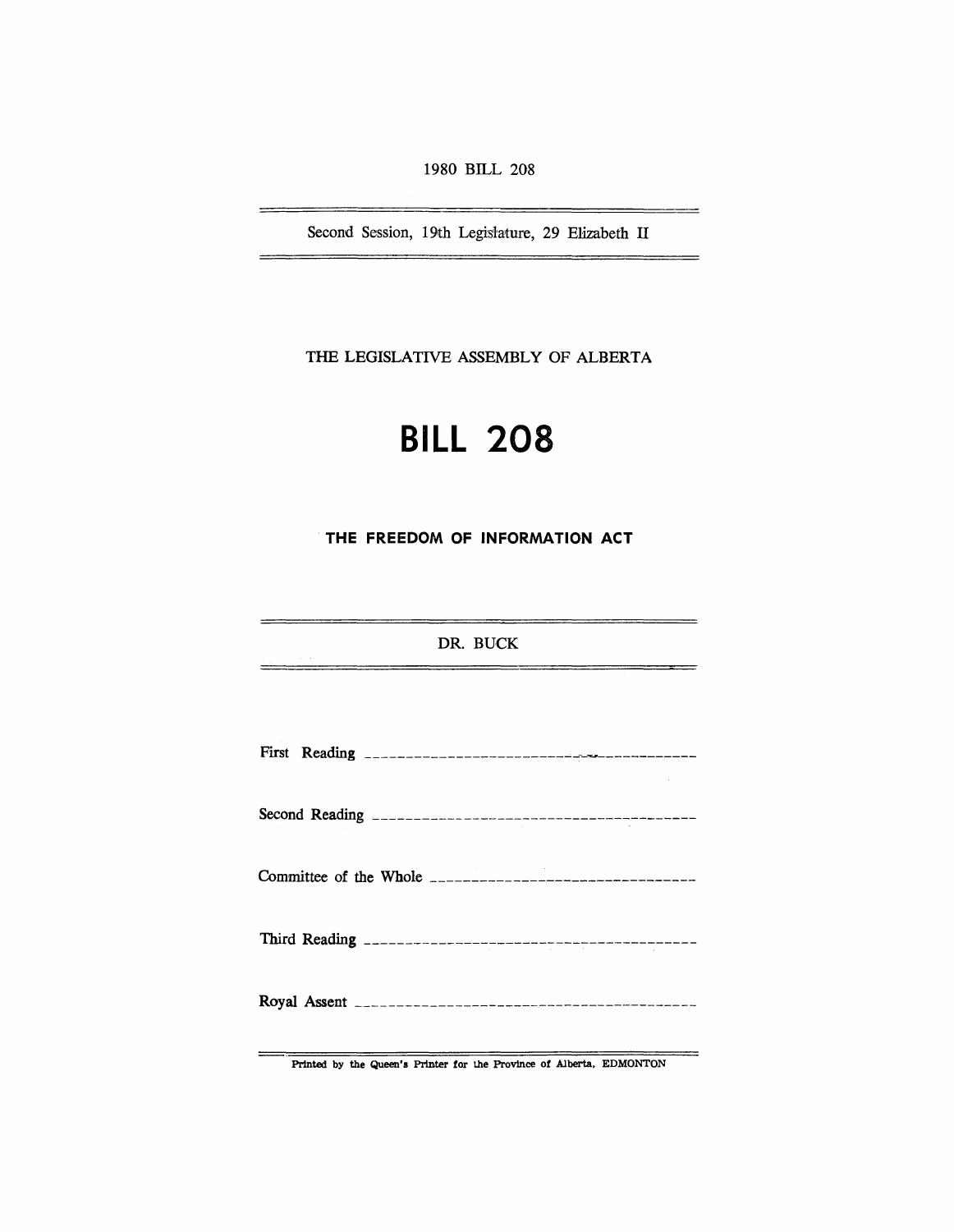*Bill 208 Dr. Buck* 

# BILL 208

## 1980

### THE FREEDOM OF INFORMATION ACT

# *(Assented to ,1980)*

HER MAJESTY, by and with the advice and consent of the Legislative Assembly of Alberta, enacts as follows:

1. The purpose of this Act is to extend the present laws of Alberta to provide a right of access to information in government records, recognizing the principle that government information should be available to the public and recognizing that necessary exceptions to the principle should be limited and specific and that the application of those exceptions should be reviewed independently of government.

2. In this Act,

- (a) "designated Minister", in relation to any provision of this Act, means the member of the Executive Council designated by the Lieutenant Governor in Council to act as the Minister for the purposes of that provision;
- (b) "government institution" means any department or ministry of the Government and any board, commission, body or agency of the Government;
- (c) "record" includes any correspondence, memorandum, hook, plan, map, drawing, diagram, pictorial or graphic work, photograph, film, microform, sound recording, videotape, machine readable record and any other documentary material, regardless of physical form or characteristics, and any copy of it.

## Access to Government Records

3. Subject to this Act, every person who is

- (a) a Canadian citizen or landed immigrant, or
- (b) a corporation incorporated or registered under the provisions of *The Companies Act*

has a right to and shall, on request, be given access to any record under the control of a government institution.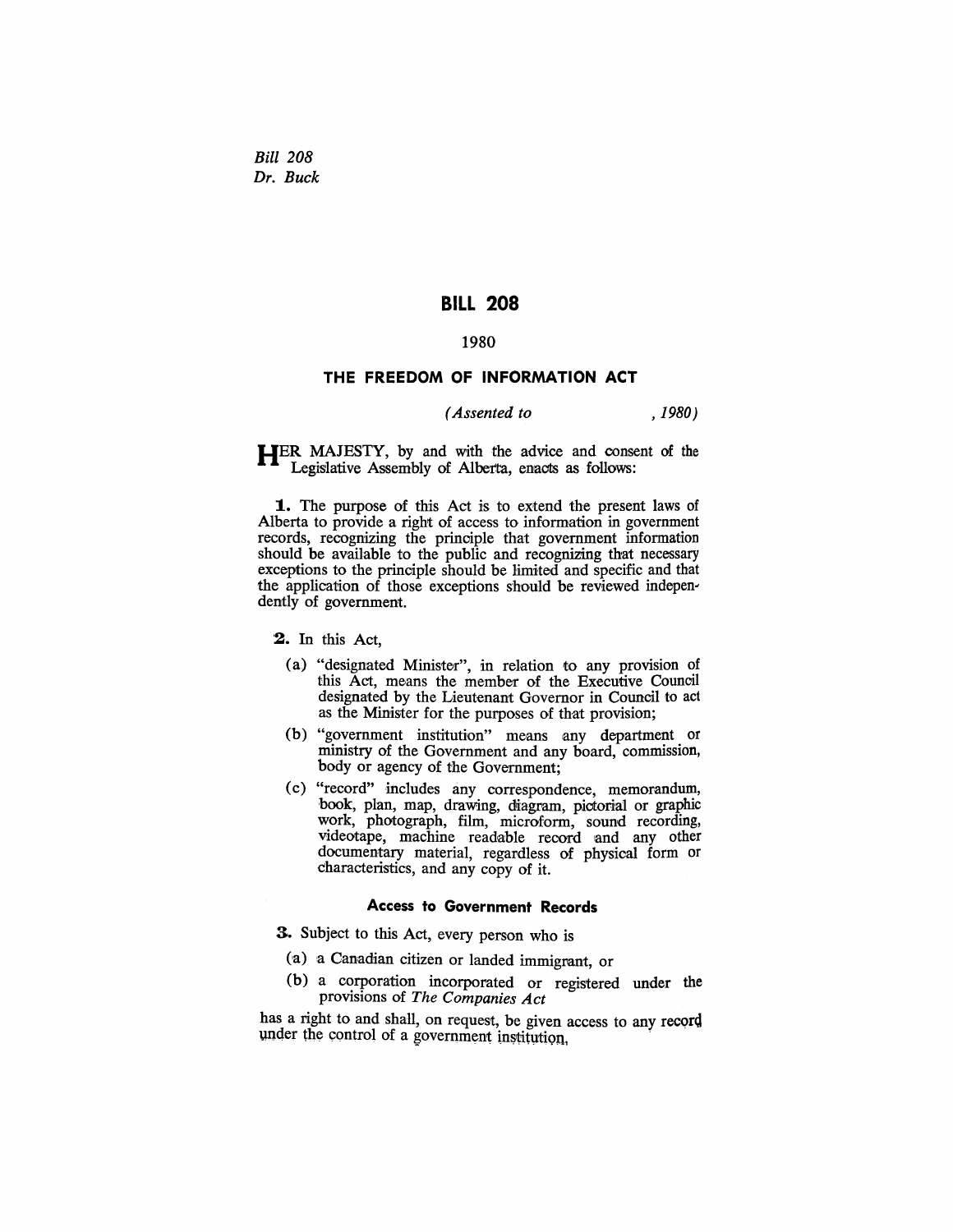**Explanatory Notes** 

**I.** Purpose of Act.

**2.** Interpretation.

**3.** Right of access to Government records.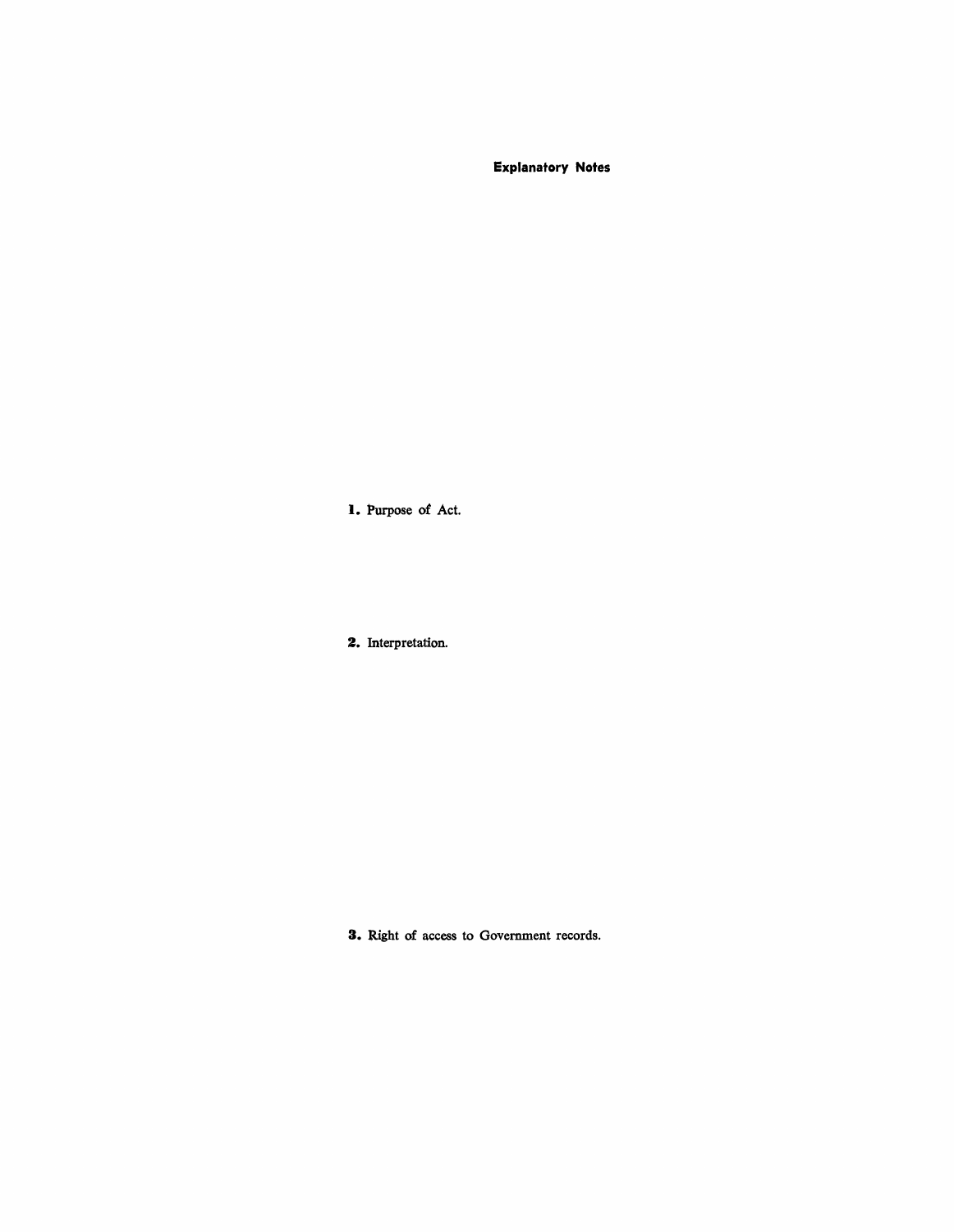**4.** (1) The designated Minister shall cause to be published, on a periodic basis not less frequently than once each year, a publication containing

- (a) a description of the organization and responsibilities of each government institution, including details of the programmes and functions of each division or branch of each government institution;
- (b) a description of all classes of records under the control of each government institution in sufficient detail to facilitate the exercise of the right of access under this Act; and
- (c) the title and address of the appropriate officer for each government institution to whom requests for access to records under this Act should be sent.

(2) The designated Minister shall cause the publication referred to in subsection  $(1)$  to be made available to the public in such a manner that the public shall have adequate information on government records to enable requests for access to be made.

5. A request for access to a record under this Act shall be made in writing to the government institution that has control of the record and shaH provide sufficient detail to enable an experienced employee of the institution to identify the record.

**6.** Where access to a record is requested under this Act, the head of the government institution to which the request is made shall, subject to sections 7, 8 and 9, within 30 days after the request is received,

- (a) give written notice to the person who made the request as to whether or not access to the record or a part of it will be given; and
- (b) if access is to be given, give the person who made the request access to the record or part of it.

**7.** (1) Where a government institution receives a request for access to a record under this Act that the head of the institution considers should more appropriately have been directed to another government institution that has a greater interest in the record, the head of the institution may, within 15 days after the request is received, transfer the request to the other government institution, in which case the head of the institution transferring the request shall give written notice of the transfer to the person who made the request.

(2) For the purposes of section 6, where a request is transferred under subsection (1), the request shall be deemed to have been made to the government institution to which it was transferred on the day the government institution to which the request was originally made received it.

 $(3)$  For the purposes of subsection  $(1)$ , a government institution has a greater mterest in a record if

(a) the record was originally produced in the institution; or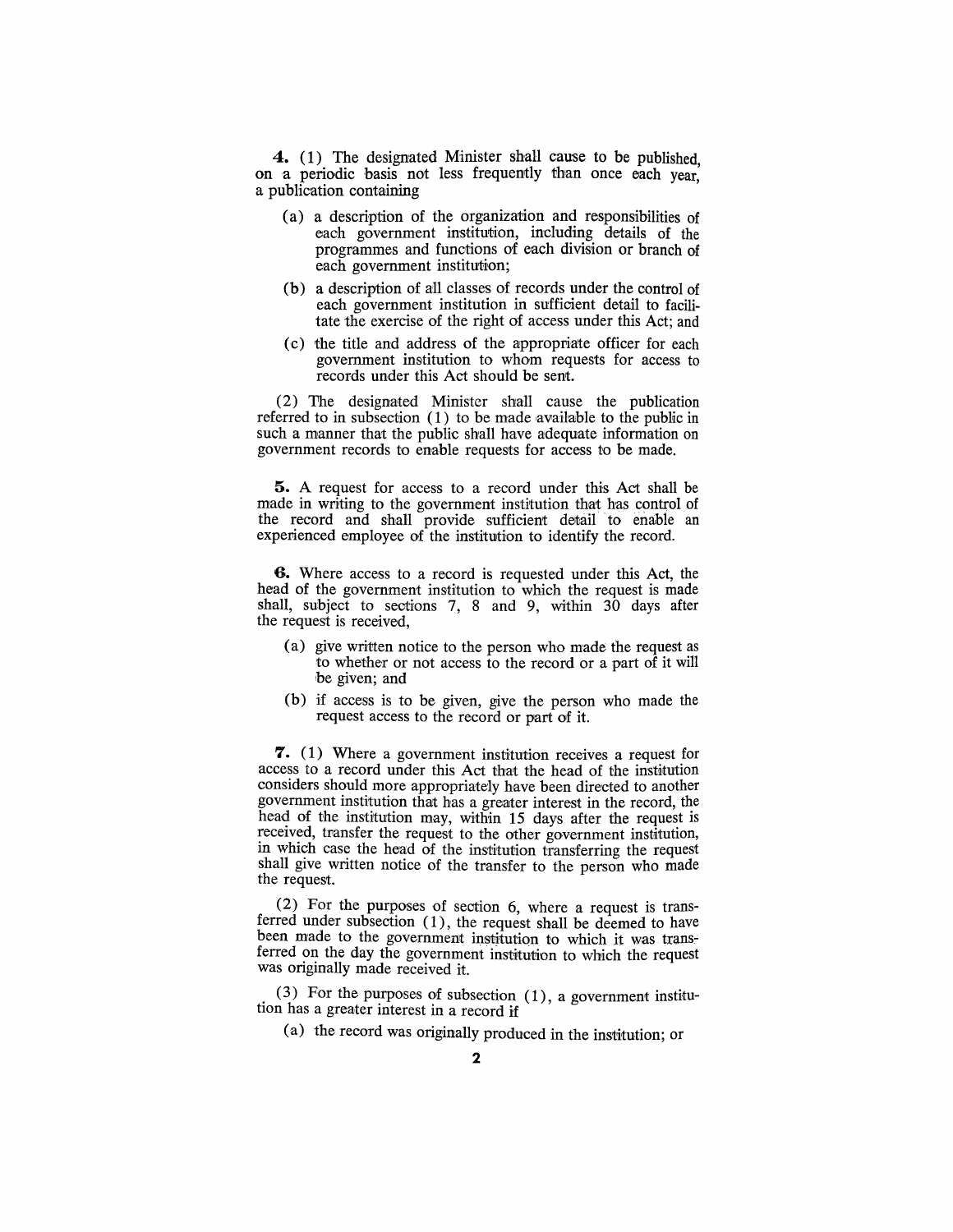**4.** Information about Government institutions.

**5.** Requests for access.

**6.** Time to respond to requests.

7. Transfer of request to another institution.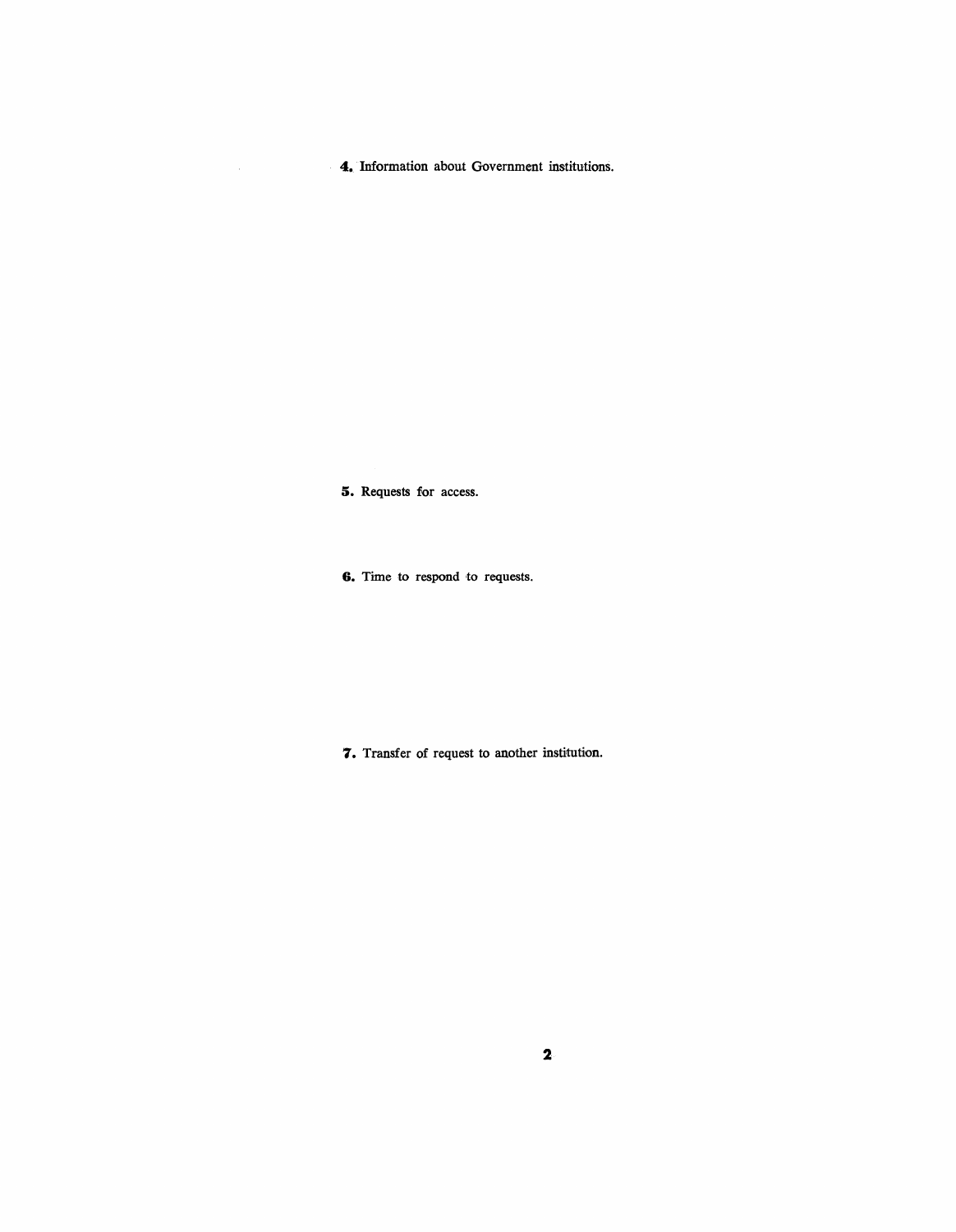(b) in the case of a record not originally produced by a government institution, the institution was the first institution to receive the record or a copy of it.

**8.** The head of a government institution may extend the time limit set out in section 6 or section  $7(1)$  in respect of a request under this Act for a reasonable period of time, having regard to the circumstances, if

- (a) the request is for a large number of records or neccesitates a search through a large number of records and meeting the original time limit would reasonably interfere with the operations of the government institution, or
- $(b)$  consultations are necessary to comply with the request that cannot reasonahly be completed within the original time limit

by forthwith giving notice of the extension and the length of the extension to the person who made the request, which notice shall contain a statement that the person has a right to apply to a judge for an order denying the validity of the extension or varying the amount of it.

**'9.** ( 1) Where the head of a government institution refuses to give access to a record or a part of a reoord requested under this Act, the head of the institution shall state in the notice given in respect of the record pursuant to section 6(a)

- (a) the specific provision of this' Act on which the refusal was based or the provision on which a refusal could reason ably be expected to be based if the record existed; and
- (b) that the person who made the request has a right to apply to a judge for an order reversing the refusal.

(2) The head of a government institution is not required under subsection (1) to indicate whether a record requested under this Act exists.

(3) Where the head of a government institution fails to give access to a record or part of a record requested under this Act within the time limits set out in this Act, the head of the institution shall, for the purposes of this Act, be deemed to have refused to give access to the record.

10. (1) Subject to this section a person who makes a request for access to a record under this Act shall pay

- (a) at the time the request is made, such application fee, not exceeding \$10, as may be prescribed by regulation toward the costs of search for or production of the record and the costs of reviewing the record;
- (b) a fee prescribed by regulation for every hour in excess of 5 hours needed to search for or produce the record; and
- (c) before any copies are made, a reasonable fee, determined by the head of the government institution that has control of the record, reflecting the cost of reproducing the record  $\alpha$  part of it.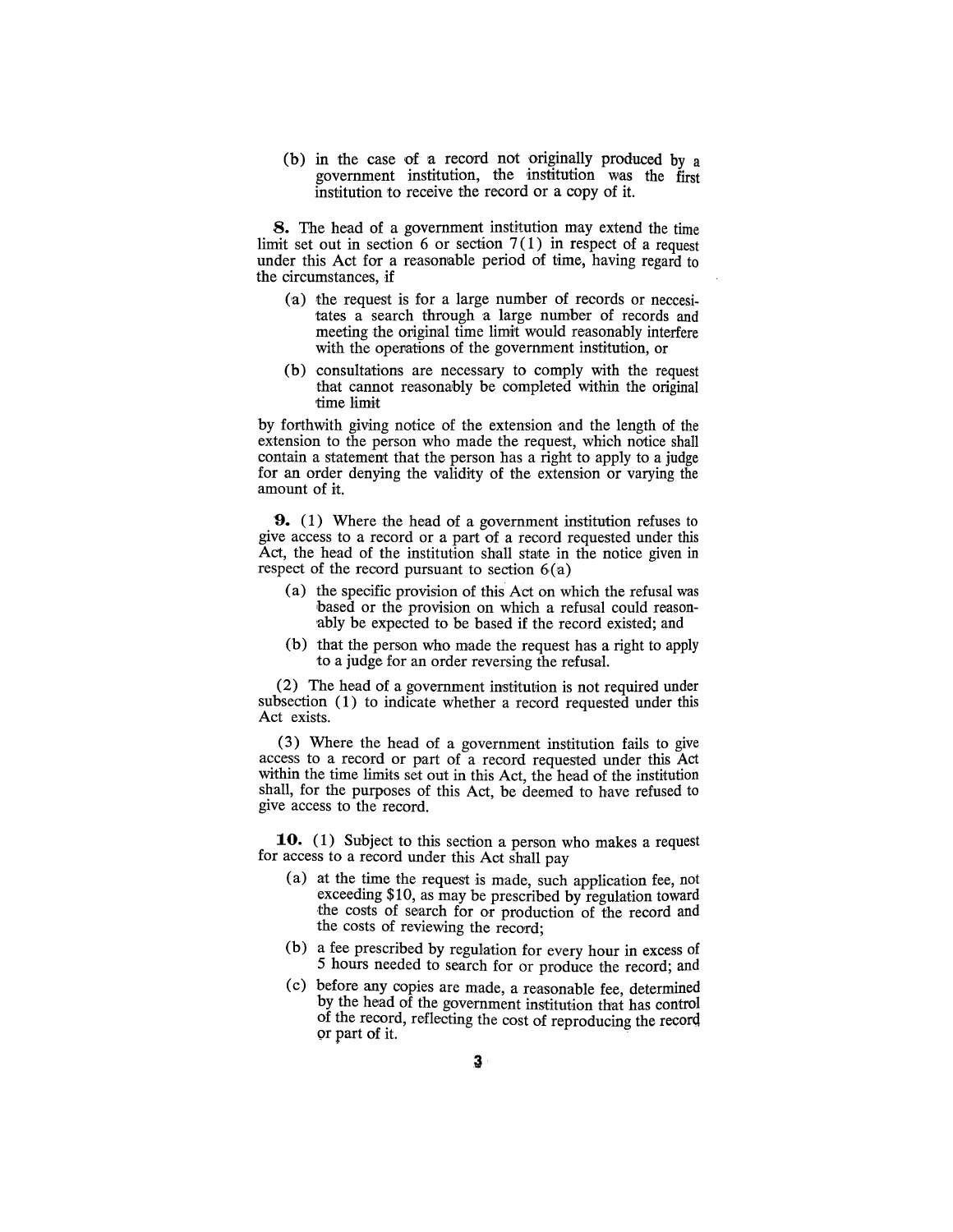**8.** Extension of time limits.

**9.** Statement of grounds for refusal.

**10.** Payment for record.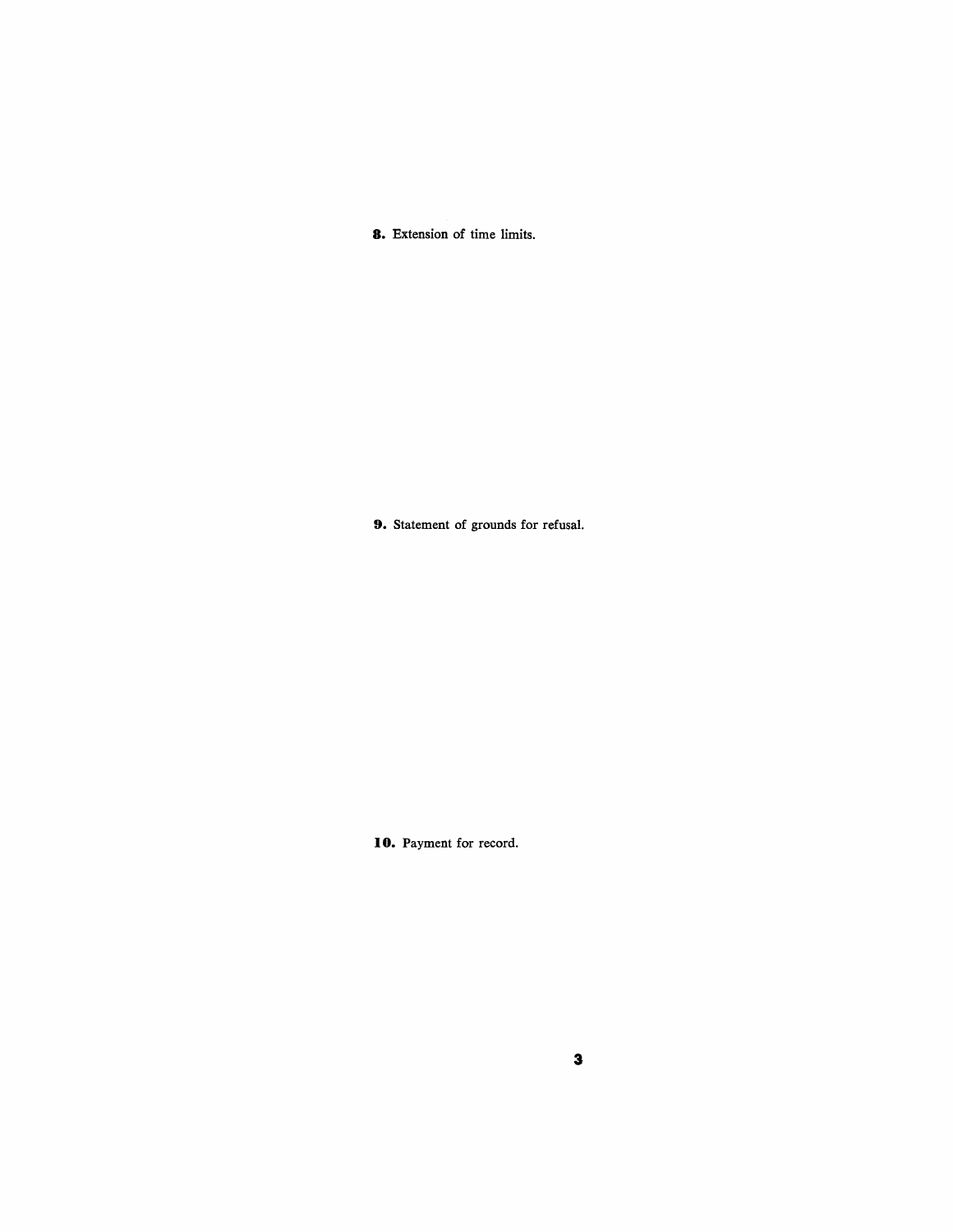**11.** (1) Subject to subsection (2), a person who has the right of access to a record or a part of it may, at the option of the person,

- (a) be given a copy of the reoord or part of it, or
- (b) examine the record or part of it.

(2) No copy of the record or part of it shall be given under this Act where

- (a) it would not be reasonably practicable to reproduce the record or part of it by reason of the length or nature of the record; or
- (b) the making of such copy would involve an infringement 'Of copyright other than copyright of Her Majesty in right of Alberta.

#### **Exemptions**

**12.** The head of a government institution shall refuse to disclose a record requested under this Act where the record contains information that was obtained in confidence under an agreement or arrangement between the Government of Alberta and any other government or any international organization other than a corporation.

13. The head of a government institution may refuse to disclose a record requested under this Act where the record contains information the disclosure of which could reasonably be expected to affect adversely federal-provincial or interprovincial negotiations.

**14.** The head of a government institution may refuse to disclose a record requested under this Act where the record contains information the disclosure of which could reasonably be expected to be detrimental to the national security, the detection or prevention of a crime or the safety of the public or of one or more persons.

**15.** (1) The head of a government institution shall refuse to disclose a record requested under this Act where the record contains personal information respecting an identifiable individual including, without restricting the generality of the foregoing,

- (a) information relating to the race, national or ethnic origin, colour, religion, age or marital status of the individual;
- (b) information relating to the education or the medical, 'criminal or employment history of the individual or information relating to financial transactions in which the individual has been involved;
- (c) any identifying number, symbol or other particular assigned to the individual; marviaual has been involved;<br>
(c) any identifying number, symbol or other particu<br>
assigned to the individual;<br>
(d) the address, fingerprints or blood type of the individual;<br>
(e) the personal opinions or views of the indi
- ( d) the address, fingerprints or blood type of the individual;
-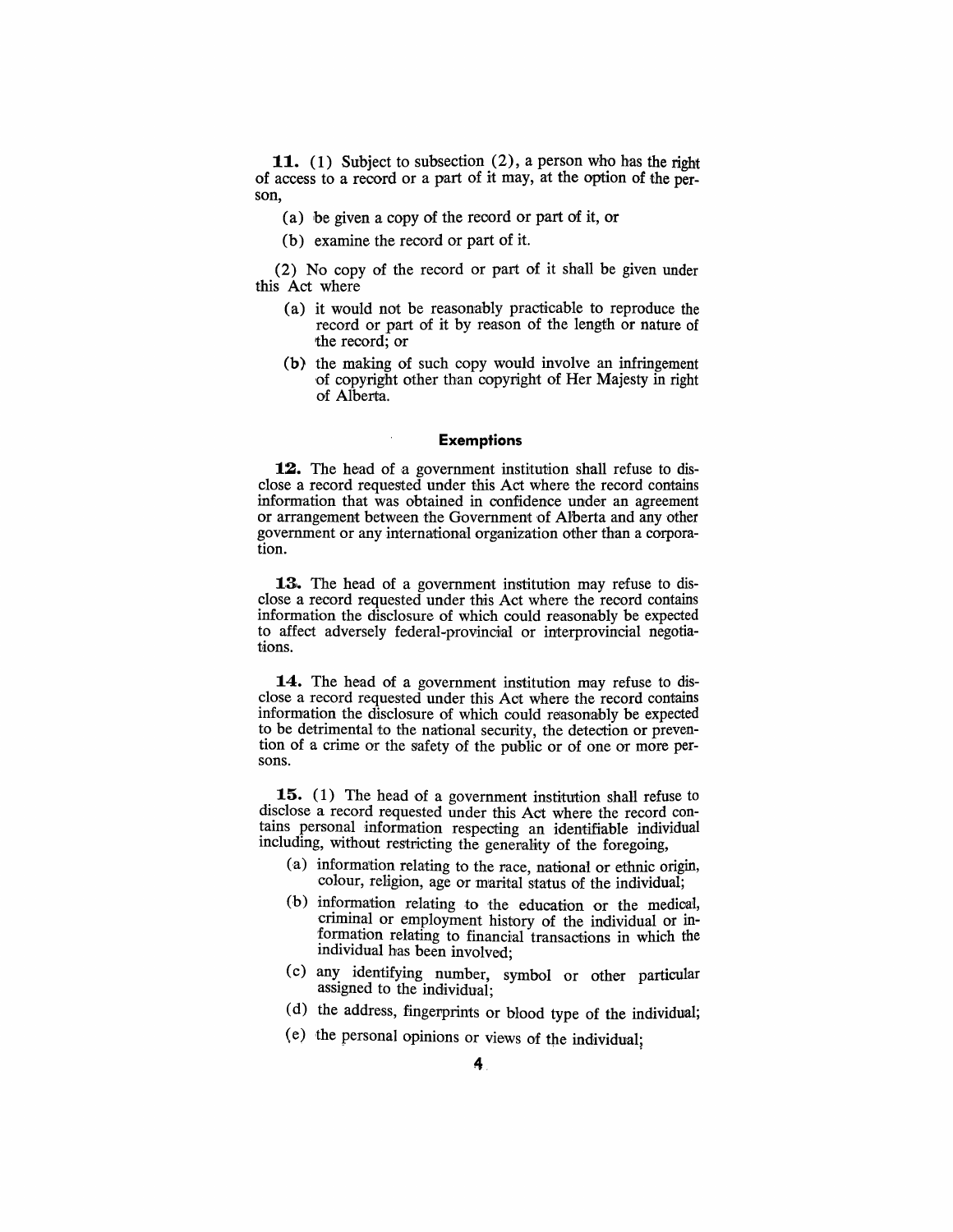**I I.** Form of Access.

12. Information held in confidence.

**13.** Information relating to Governmental negotiations.

**14.** Information relating to national security; crime detection.

**15.** Information of a personal nature.

 $\mathcal{A}^{\mathcal{A}}$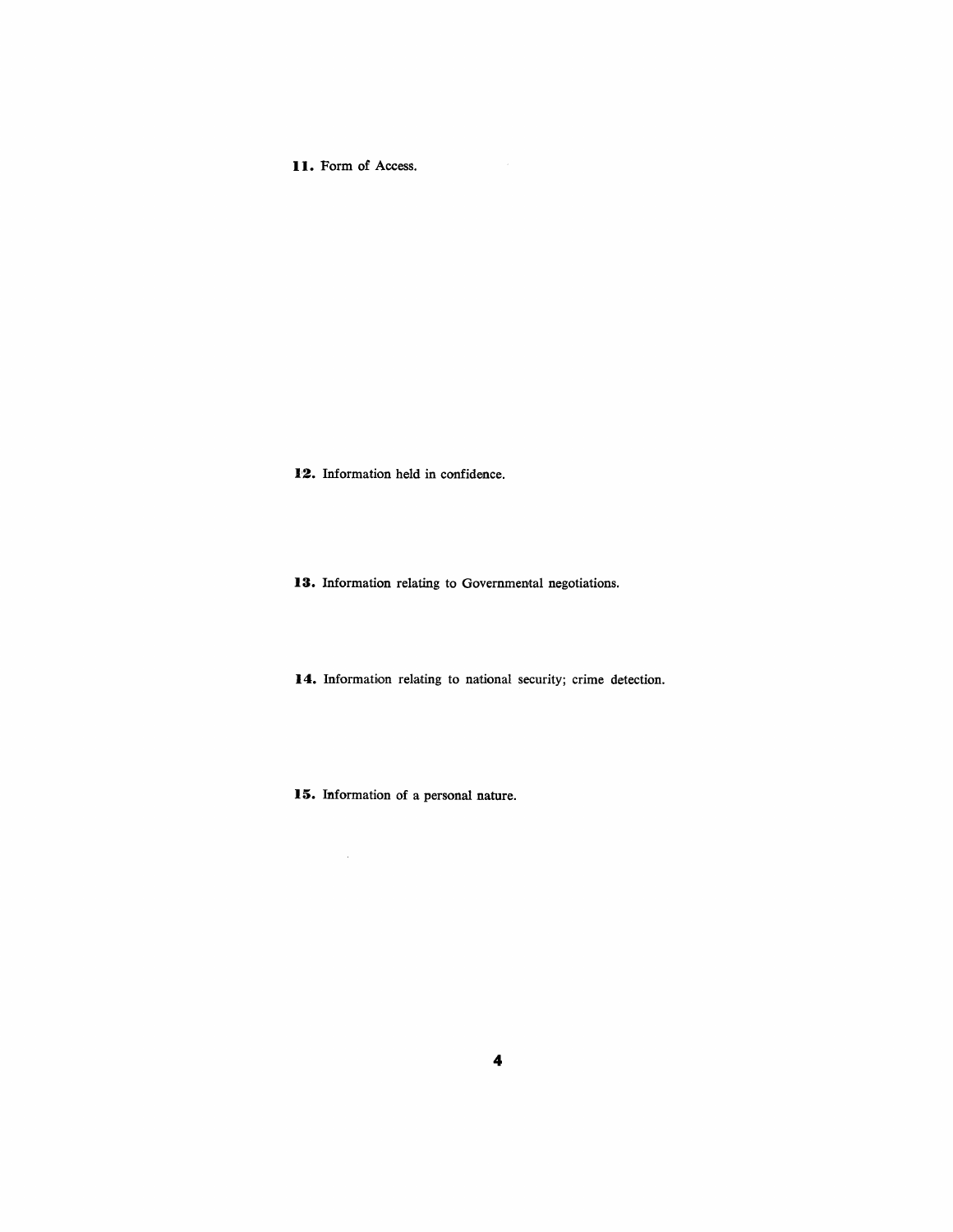- $(f)$  correspondence sent to a government institution by the individual that is implicitly or explicitly of a private or confidential nature, and replies to such correpondence that would reveal the contents of the original correspondence, except correspondence and replies the disclosure *'Of* which are consented to by the individual;
- (g) the views or opinions of another person in respect of the individual; and
- $(h)$  the name of the individual where it appears in a record together with other personal information relating to the individual or where the disclosure of the name itself would reveal information in respect of the individual.

(2) Subsection (1) does not apply in respect *'Of* the following classes of information:

- (a) information in respect of an individual who is or was an officer or employee of a government institution that relates to the position or functions of the individual including,
	- (i) the fact that the individual is or was an officer or employee of the government institution,
	- (ii) the title, business address and telephone number of the individual,
	- (iii) the classification, salary range and responsibilities of the position held by the individual,
	- (iv) the name of the individual on a document prepared by the individual in the course of employment, and
	- $(v)$  the personal opinions or views of the individual given in the course of employment except where they are given in respect of another individual;
- $(b)$  the terms of any contract of or for personal services under which an individual performs services for a government institution, and the opinions or views of the individual given in the course of the performance of such services except where they are given in respect of another individual; and
- (c) information relating to any discretionary benefit conferred on an individual, including the name of the individual and the exact nature of the benefit.

**16.** (1) The head of a government institution may refuse to disclose a record requested under this Act where the record contains financial, commercial, scientific or technical information

(a) the disclosure of which could reasonably be expected to result in information of the same kind no longer being supplied to the government institution, where the information was supplied to a government institution on the basis that the information be kept confidential and where it is in the public interest that information of that type continue to be supplied to the government institution;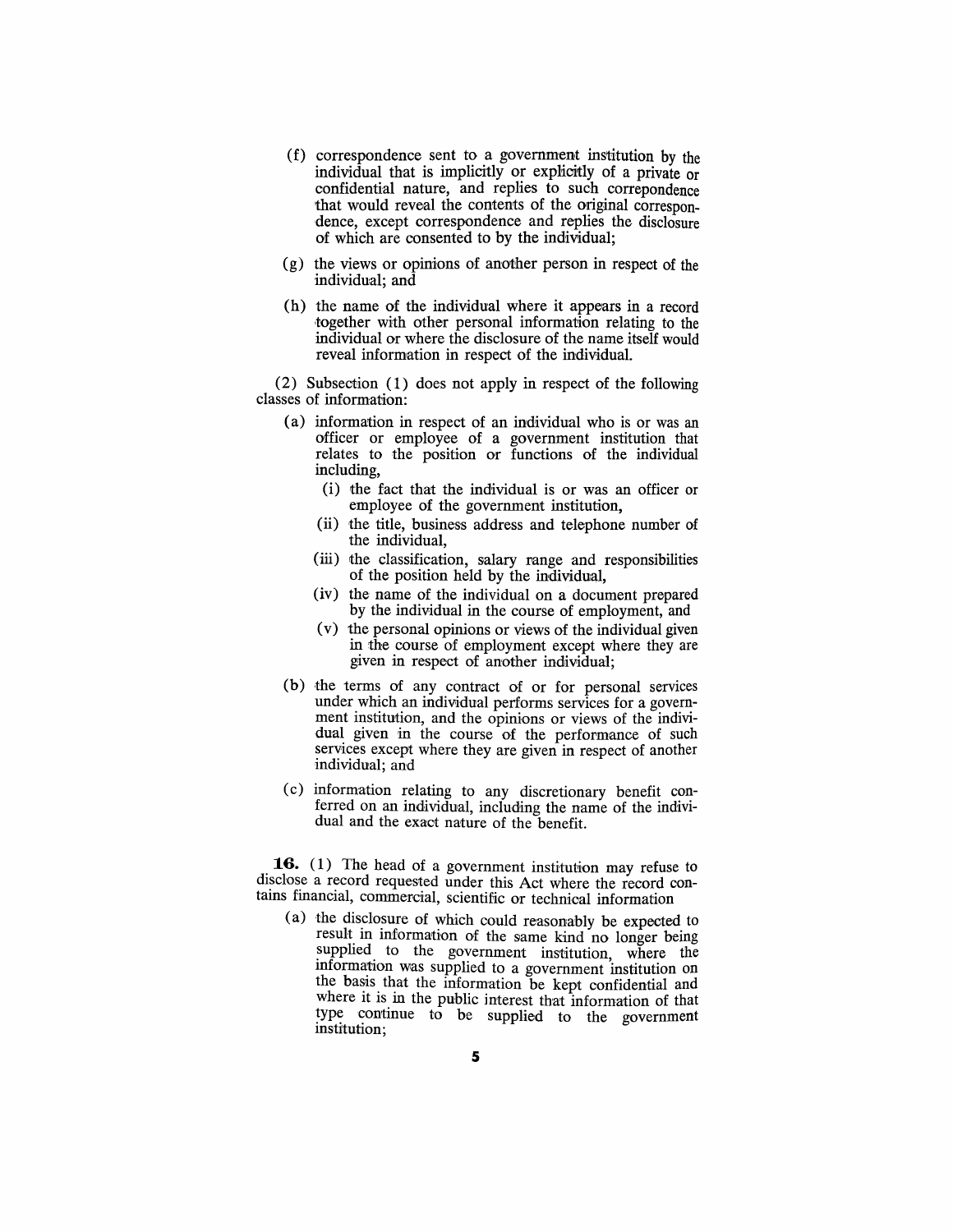**16.** Financial, commercial, scientific or technical information.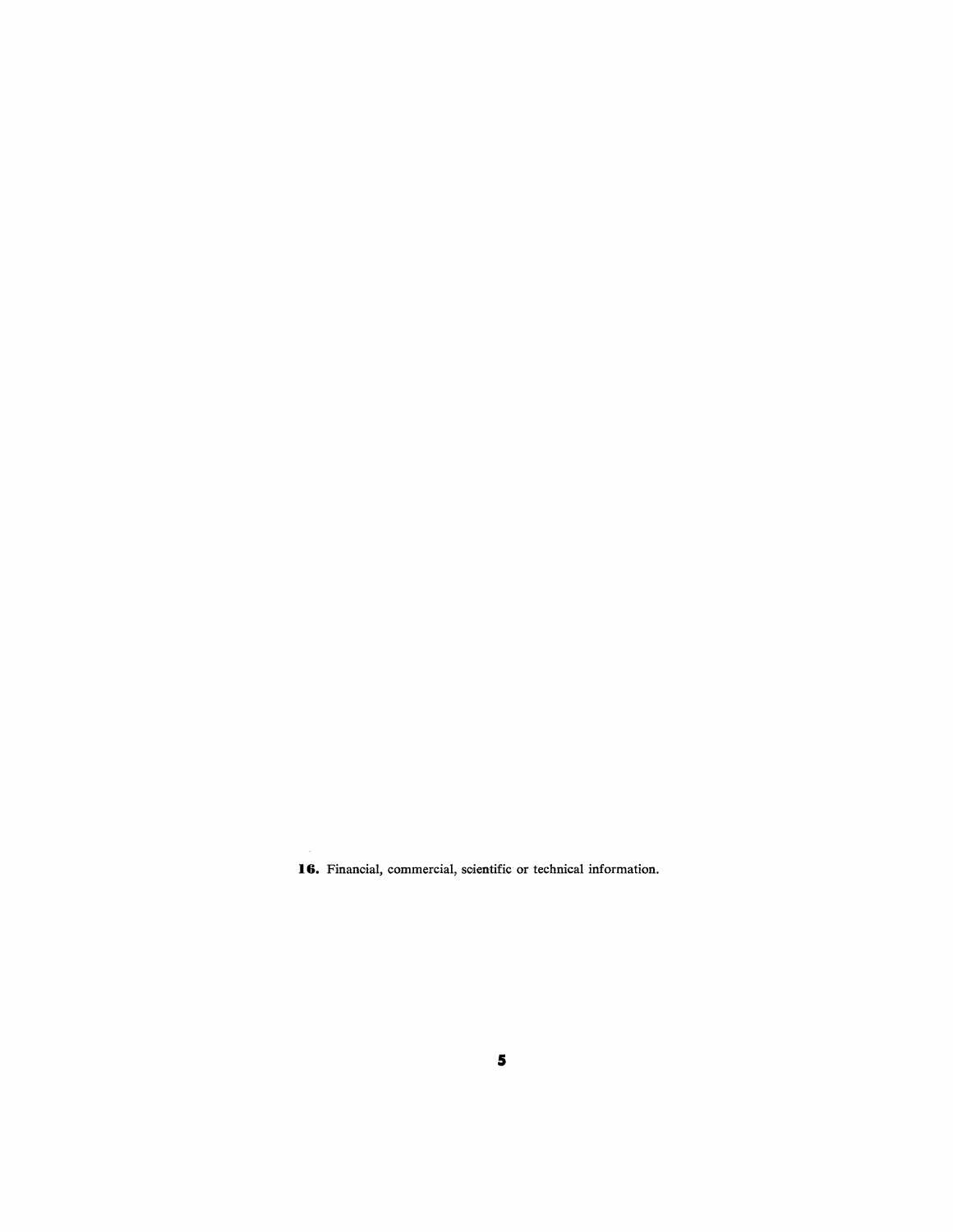- (b) the disclosure of which could reasonably be expected to prejudice significantly the competitive position, or interfere significantly with contractual or other negotiations. of a person, group of persons, organization or government institution; or
- ( c) the disclosure of which could reasonably be expected to result in undue financial loss or gain by a person, group of persons, organization or government institution.

(2) The head of a government institution may not, pursuant to subsection (1), refuse to disclose a record under the control of the institution that contains the results of product or environmental testing unless

- (a) the testing was done by the government institution as a service and for a fee, and not as a legal obligation, or
- (b) the head of the institution believes, on reasonable grounds, that the results are misleading or substantially invalid.

**17.** (1) The head of a government institution shall refuse to disclose a record requested under this Act if it falls within any of the following dasses:

- (a) records containing proposals or recommendations submitted, or prepared for submission, by a Minister to Executive Oouncil;
- (b) reoords containing agendas of Executive Counoil or recording deliberations or decisions of Executive Council;
- (c) records used for or reflecting consultations among Ministers on matters relating to the making of government decisions or the formulation of government policy;
- (d) records containing briefings to Ministers in relation to matters that are before, or are proposed to be brought before, Executive Council or that are the subject of consultations referred to in paragraph (c);
- (e) draft legislation before its introduction in the Legislative Assembly of Alberta; and
- (f) records containing background explanations, analyses of problems or policy options submitted or prepared for submission by a Minister to Executive Council for consideration by Executive Council in making decisions, before such decisions are made.
- (2) Subsection (1) does not apply in respect of any record
- $(a)$  where disclosure of the record is authorized by Executive Council; or
- (b) where a request is made under this Act for access to the record more than 20 years after the record came into eXIstence.

 $(3)$  For the purposes of this section, "Executive Council" includes a committee of the Executive Council of the Government.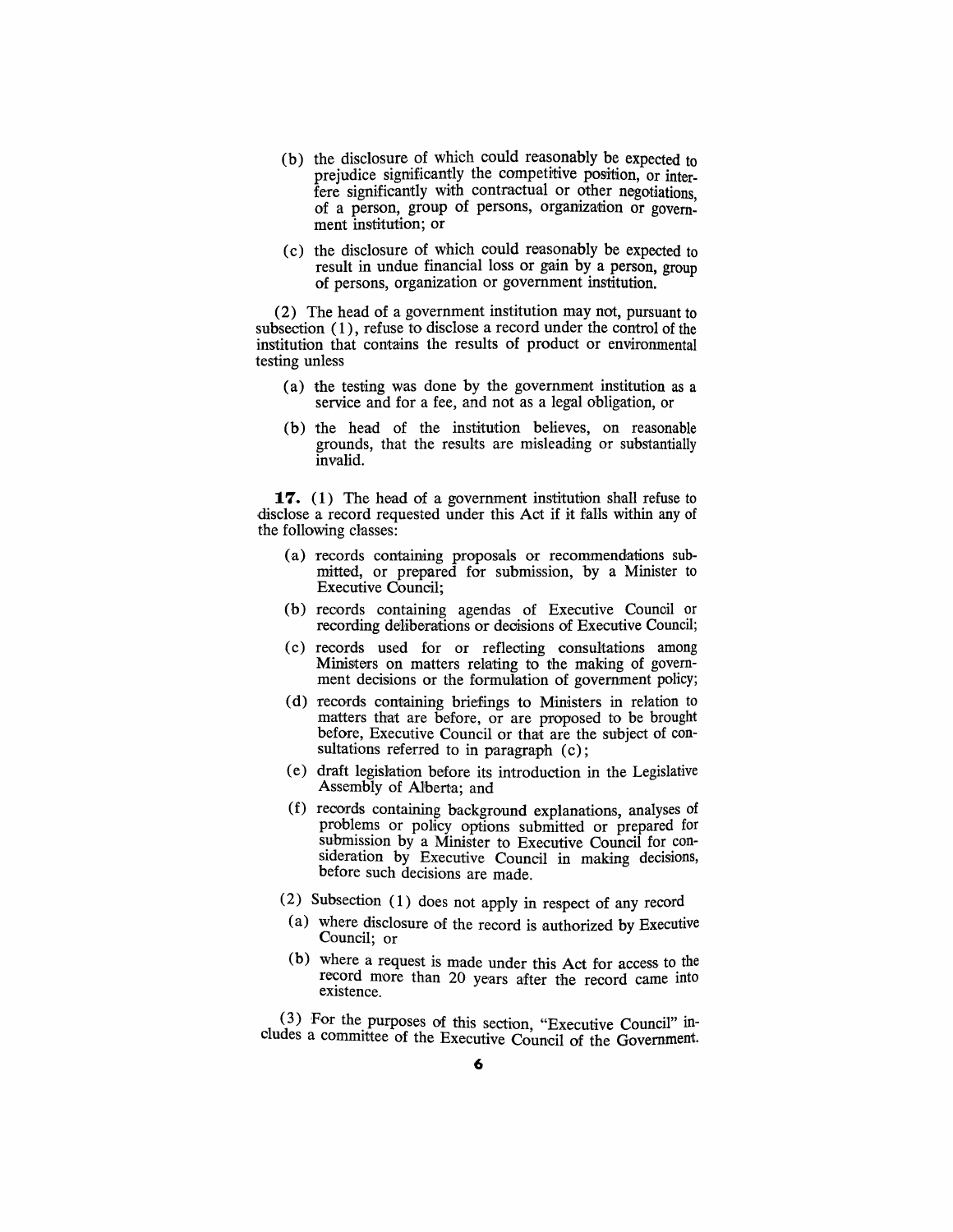**17.** Information relating to operations of Government.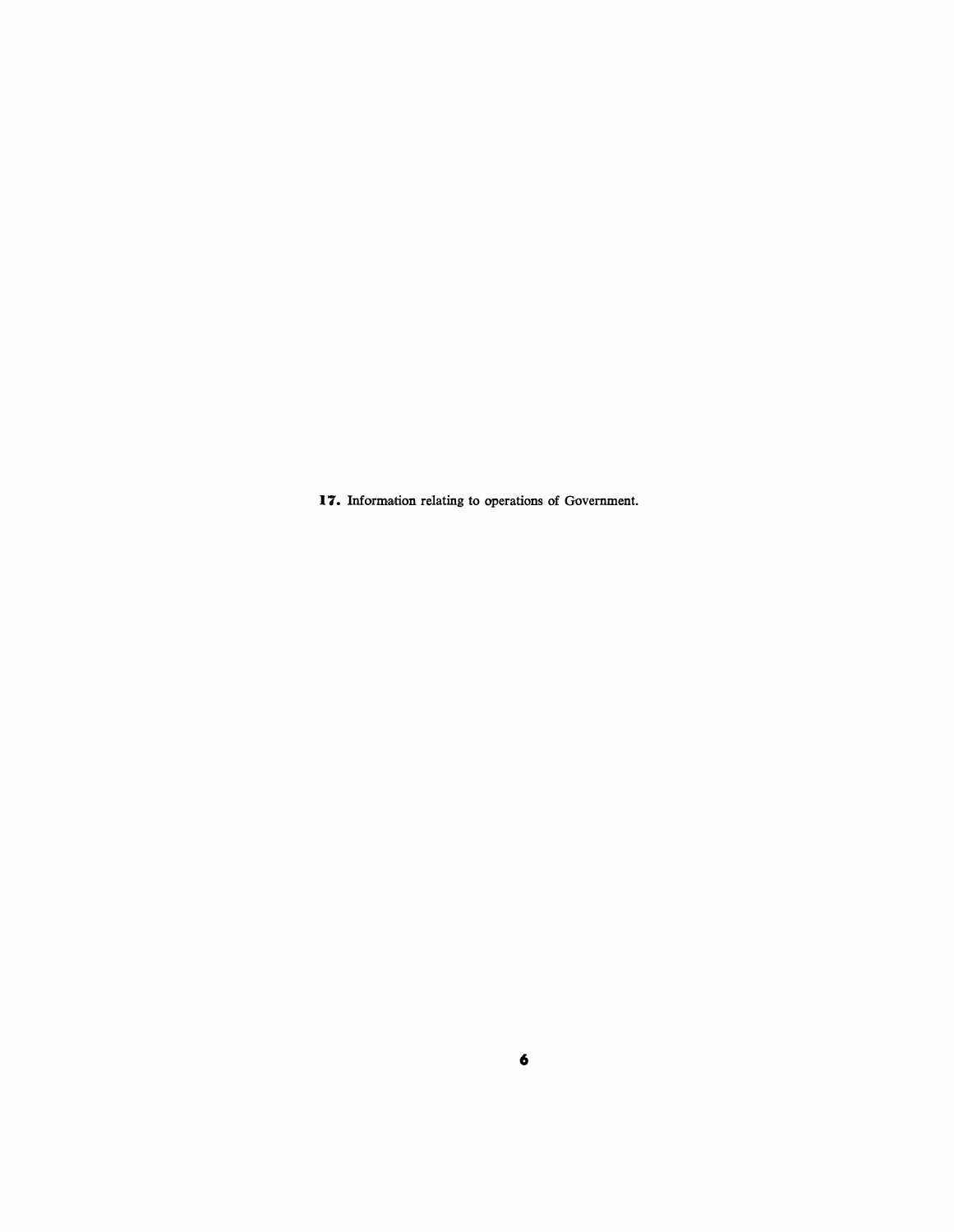**18.** The head of a government institution may refuse to disclose a record requested under this Act where the record contains information

- (a) relating to testing or auditing procedures or techniques or details of specific tests to be given or audits to be conducted if such disclosure would prejudice the use or results of particular tests or audits;
- (b) that is subject to a solicitor-client privilege;
- (c) that is required under any other Act to be withheld from the general public or from any person not legally entitled thereto.
- (d) that the head of the institution believes on reasonable grounds that the material in the record or part of it will be published by the Government within 90 days from the time the request is made.

**19.** Notwithstanding any other provision of this Act, where a request is made to a government institution for access to a record that the head of the institution may refuse to disdose under this Act by reason of information contained in the record, the head of the institution shall disclose any part of the record that does not contain any such information and can reasonably be severed from any part containing such information.

**20.** The head of a government institution may, during the first year after the coming into force of this Act, refuse to disclose a record under the control of the institution that was in existence more than 5 years before the coming into force of this Act where, in the opinion of the head of the institution, to comply with a request for the record would unreasonably interefere with the operations of the government institution.

#### **Application to the Court**

**21.** Any person who

- (a) has been refused access to a record or part of a record requested under this Act;
- (b) has been required to pay an amount under section 10 that he considers unreasonable;
- (c) who requested access to records in respect of which time limits have been extended pursuant to section 8 where he considers the extension unreasonable; or
- (d) believes that any other right established by this Act has been denied to him

may make an application to the Court of Queen's Bench for an order that he be given access to the record, or that an amount required to be paid be amended or that a right denied be granted.

**22.** An application pursuant to section 21 shall be made within one year from the time when the request for the record in respect of which the complaint is made was received or the request was denied, whichever is the later.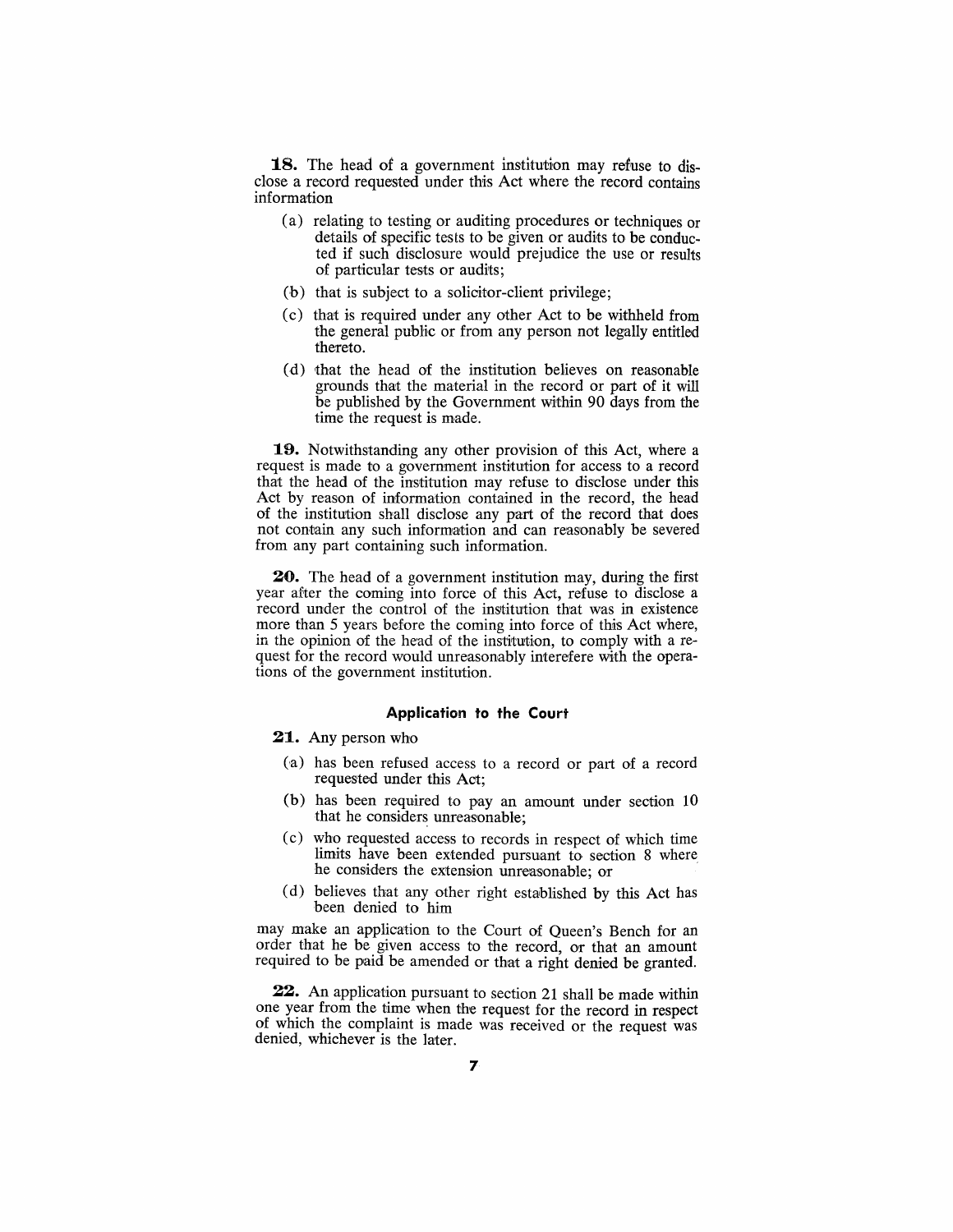18. Miscellaneous exemptions.

**19.** Severability.

**20.** Information in existence for more than 5 years.

<sup>2</sup>I. Application to the court.

**22.** Limitation on application.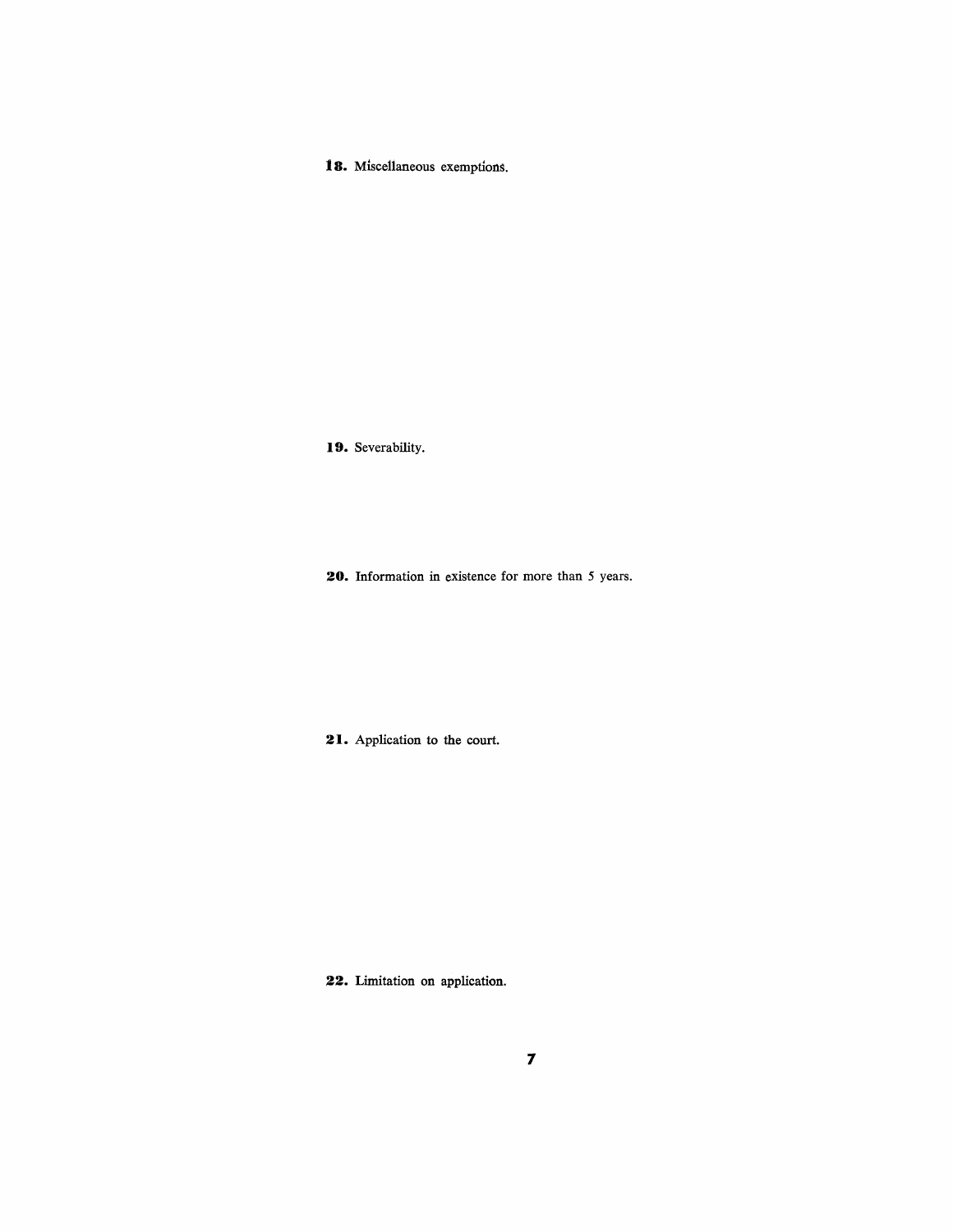23. The Court may deny the application if, in its opinion

- (a) the complaint is trivial, frivolous or vexatious; or
- (b) having regard to all the circumstances, investigation or further investigation of the need for access is not necessary or reasonably practicable,

and a denial will not be contrary to the principle established in section 1.

**24.** (1) In any proceedings before the Court arising from an application under section 21, the Court shall take every reasonable precaution, including, when appropriate, receiving representations ex parte and conducting hearings in camera, to avoid the public disclosure by the Court or any other person of

- $(a)$  any information contained in a record the disclosure of which may be refused under this Act by reason of the class of reoords into which it falls; or
- (b) any information on the basis of which the disclosure of a record or part of a record may be refused under this Act.

 $(2)$  The Court may disclose to the appropriate authority information relating to an offence against any law on the part of any officer or employee of a government institution, if in the opinion of the Court there is prima facie evidence of an offence.

25. In any procedings before the Court arising from an application under section 21, the burden of establishing that access to a record or part of a record requested under this Act may be refused shall be on the government institution concerned.

**26.** Where the Court determines that the head of a government institution is not entitled to refuse to disclose a record or part of a record requested under this Act, the Court shall order him to disclose the record or part of it, subject to such conditions as the Court deems appropriate, to the person who requested access to the record, or shall make such other order as the Court deems appropriate.

**27.** (1) Subject to subsection  $(2)$ , the costs of and incidental to all proceedings in the Court under this Act shall be in the discretion of the Court and shall follow the event unless the Court orders otherwise.

(2) Where the Court is of the opinion that an applioation for review under section 21 has raised an important new principle in relation to this Act, the Court shall order that costs be awarded to the applicant even if the applicant has not been successful in the result.

**28.** This Act does not apply to

- (a) published material or material available for purchase by the public;
- (b) library or museum material made or acquired and preserved solely for reference or exhibition purposes; or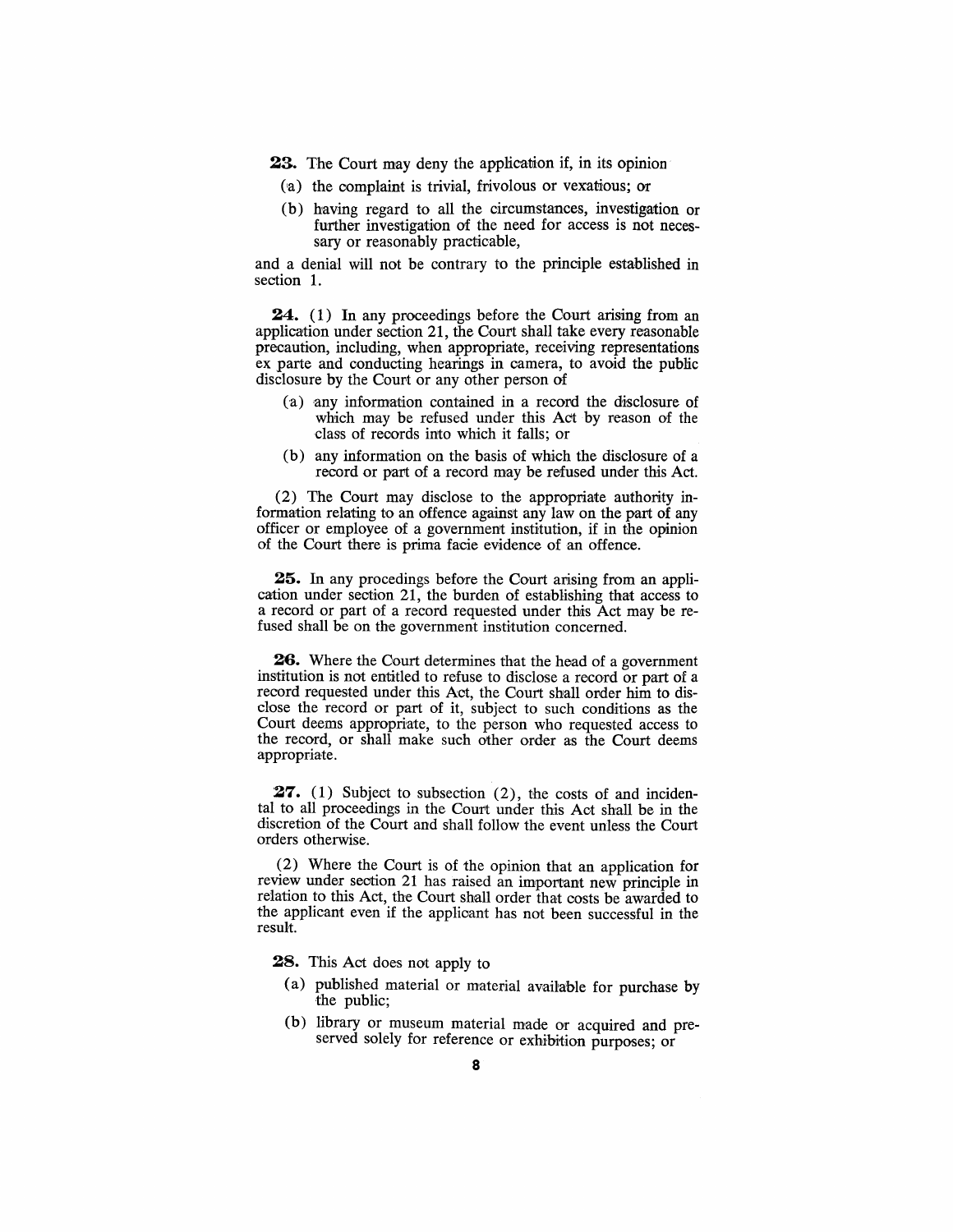**23.** Grounds for denial.

**24.** Court to avoid prejudicing confidentiality.

**25.** Burden of proof.

**26.** Order to disclose.

27. Cost of application.

**3.8.** Act does not apply to published, library or archived material.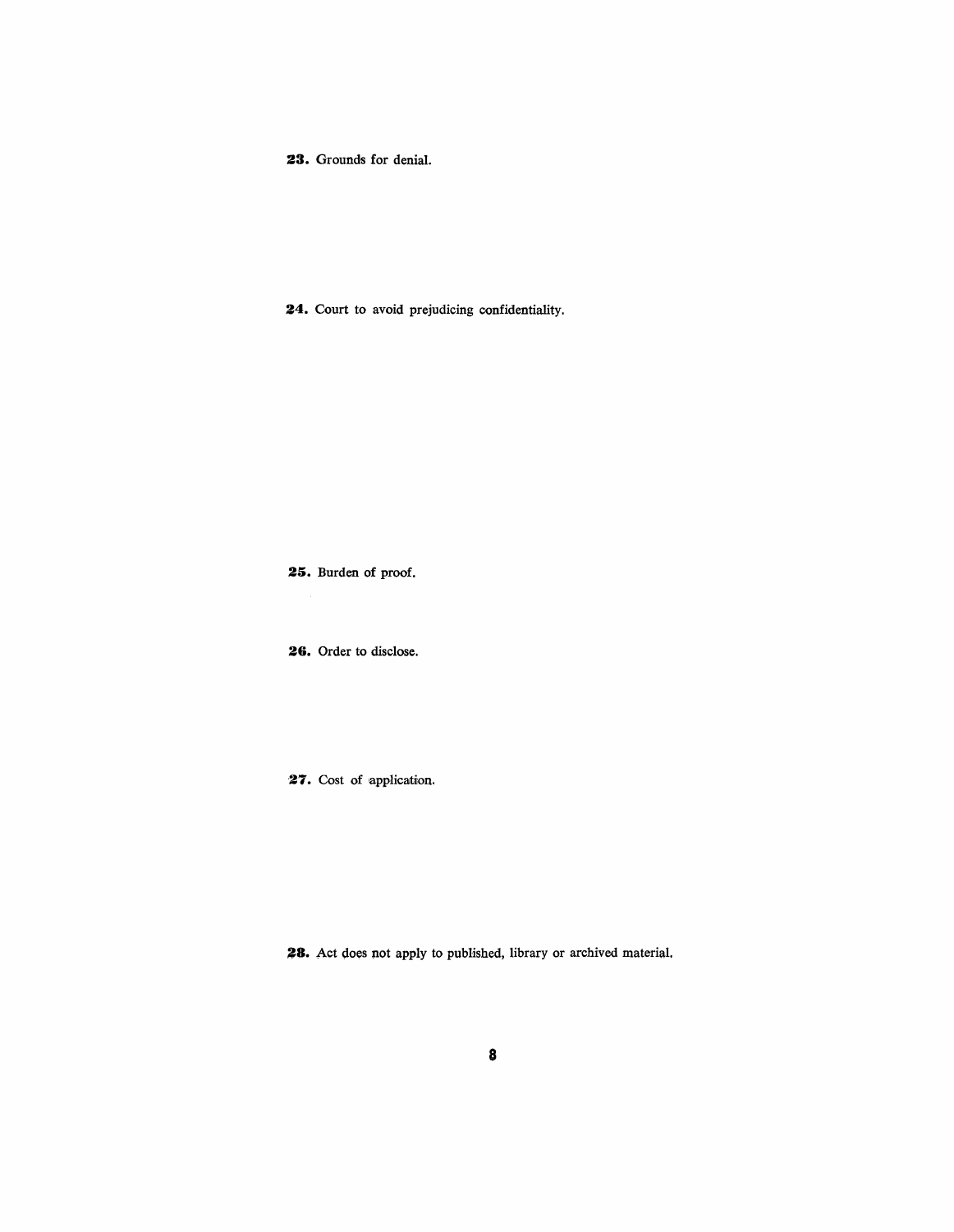- (c) material placed in the Provincial Archives by or on behalf of persons or organizations other than government institutions.
- 29. The designated Minister shall
	- (a) oause to be kept under review the manner in which records under the control of government institutions are maintained and managed to ensure compliance with the provision of this Act and the regulations relating to laccess to records;
	- (b) prescribe such forms as may be required for the operation of this Aot and the regulations; and
	- (c) cause to be prepared and distributed to government institutions guidelines concerning the operation of this Act and the regulations.

30. The head of a government institution may by order designate one or more officers or employees of that institution to exercise or perform any of the powers, duties or functions of the head of the institution under this Act speciflied in the order.

31. Notwithstanding any other Act, no civil or criminal proceedings lie against the head of any government institution, or against any person acting on behalf or under the direction of the head of a government institution, and no proceedings lie against the Crown, for the disclosure in good faith of any record or any part thereof pursuant to this Act or for any consequences that flow from such disclosure.

**32.** The administration of this Act may be reviewed by such committee as the Legislative Assembly of Alberta may appoint for the purpose.

33. This Act binds the Crown.

34. The Lieutenant Governor in Council may make regulations prescribing fees or forms or procedures for the fulfillment of the purposes of this Act.

35. A proceeding under this Act other than a proceeding under section 36 shall be deemed not to be a proceeding under *The Alberta Evidence Act.* 

**36.** (1) Every person who violates or fails to comply with any provision of this Act or any other made by a court pursuant to this Act is guilty of an offence and is liable on summary conviction to a fine of up to \$1000 or to imprisonment for a term not exceeding 6 months or to both fine and imprisonment.

 $(2)$  Proceedings under this section may be instituted at any time within 6 months after the time when the subject matter of the proceeding arose.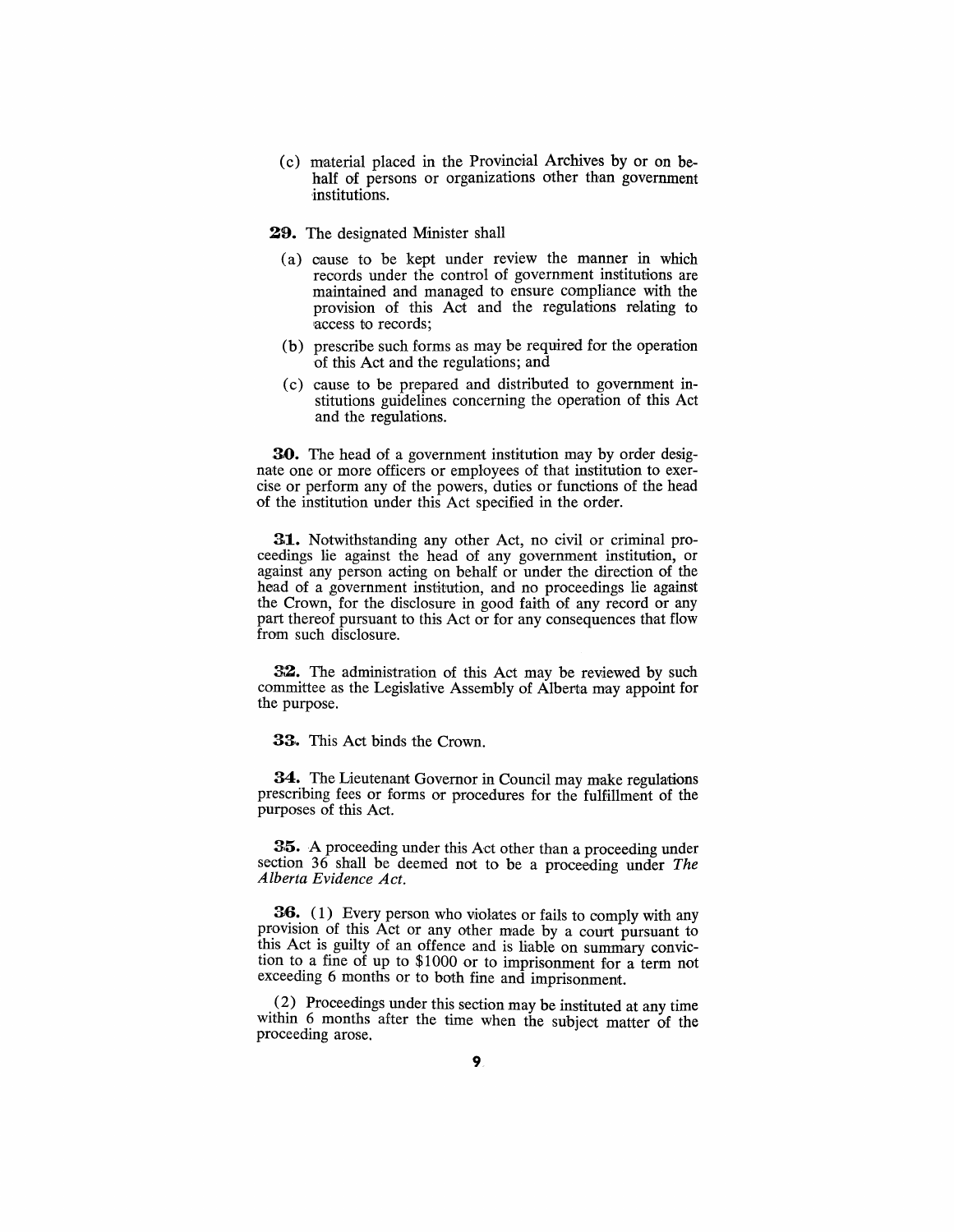**29.** Records management to be organized to facilitate oompliance with this Act.

**30.** Power of delegation.

**31.** Crown free from liability arising from disclosure.

**32.** Committee to review administration of Act.

**33.** Crown bound by Act.

**34.** Regulations.

**35.** Application of The Alberta Evidence Act.

**36.** Offences and penalties.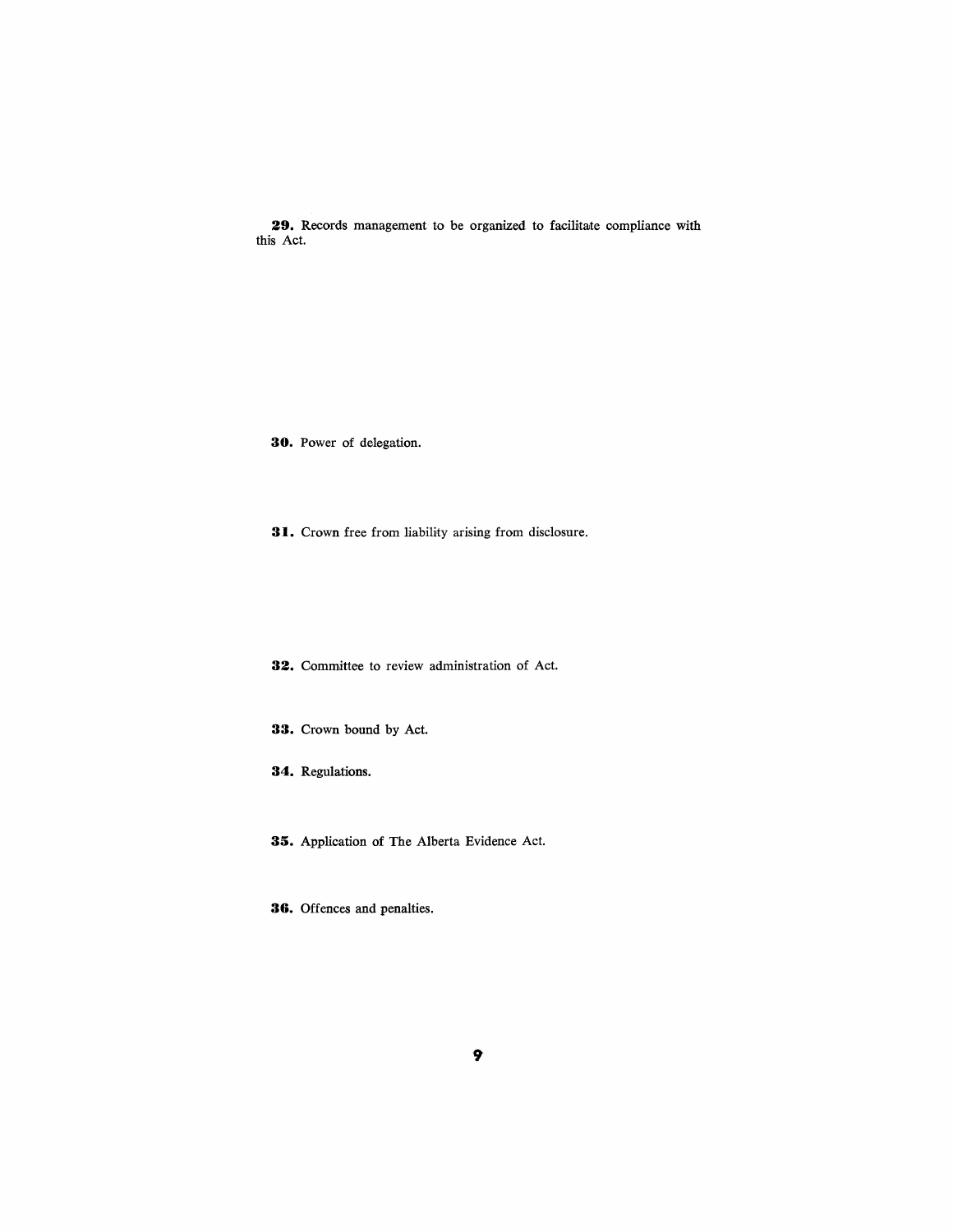(3) Where a person is accused of having denied access to a record which should according to this Act have been given, it shall be a defence that he had reasonable grounds to believe that the record was exempted from access by this Act or by any other Act, that he took reasonable steps to investigate the matter and that he acted in good faith.

37. The provisions of this Act shall not be construed so as to exclude any method of obtaining public information which is established by law.

**38.** Nothing in this Act shall be deemed to abrogate, abridge, replace, reduce or infringe any of the privileges, immunities and powers held, enjoyed or exercised by the Legislative Assembly or its members.

**a:9.** *This Act comes into force on January* 1, 1981.